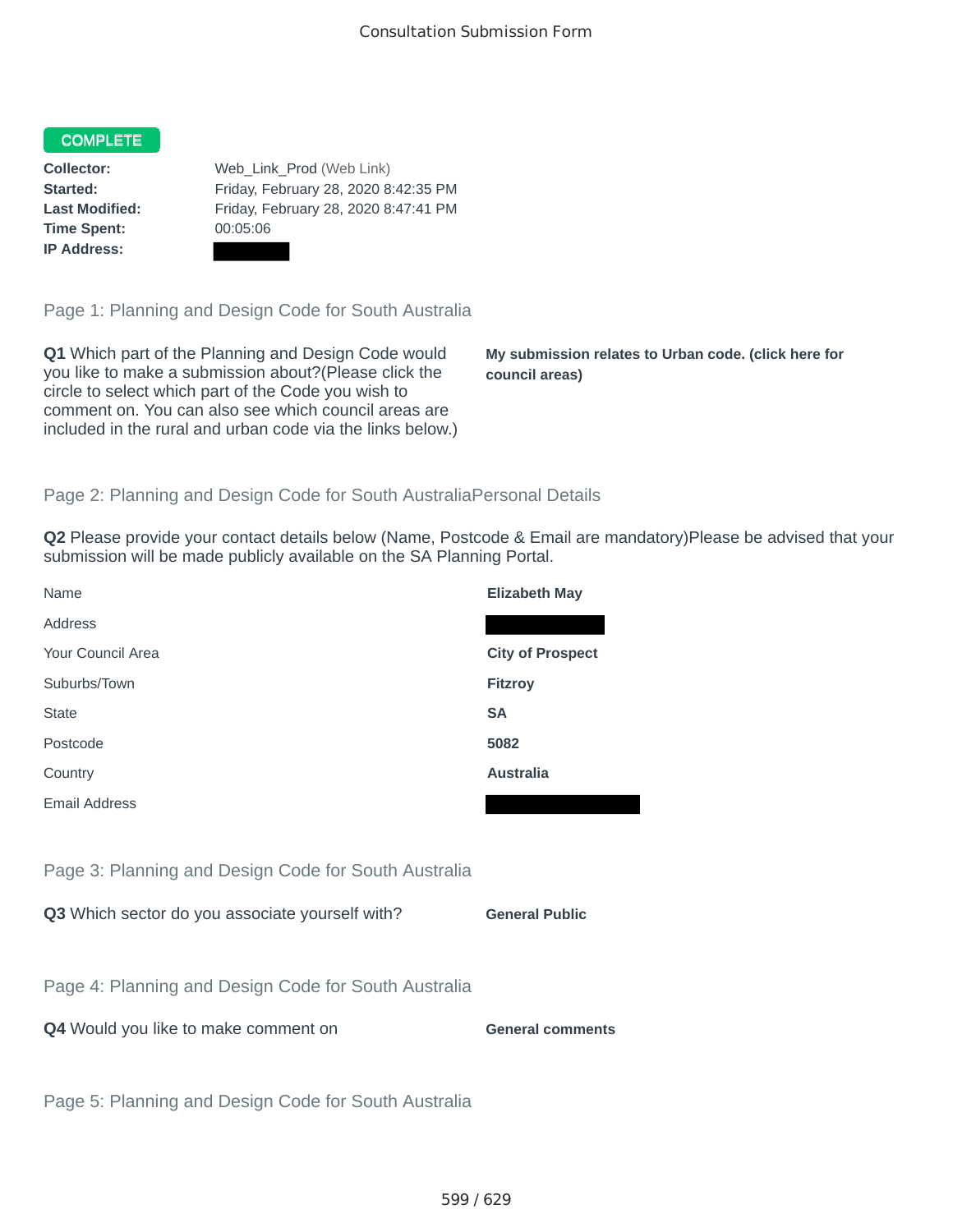# Consultation Submission Form

| Q5 Enter your feedback for Rules of Interpretation                                                              | <b>Respondent skipped this question</b> |
|-----------------------------------------------------------------------------------------------------------------|-----------------------------------------|
| Q6 Enter your feedback for Referrals                                                                            | <b>Respondent skipped this question</b> |
| <b>Q7</b> Enter your feedback for Mapping                                                                       | <b>Respondent skipped this question</b> |
| Q8 Enter your feedback for Table of Amendments                                                                  | <b>Respondent skipped this question</b> |
| Page 6: Planning and Design Code for South Australia                                                            |                                         |
| Q9 Please enter your feedback for overlaysclick next at<br>the bottom of the page for next topic                | <b>Respondent skipped this question</b> |
| Page 7: Planning and Design Code for South Australia                                                            |                                         |
| Q10 Please enter your feedback for zones and<br>subzonesclick next at the bottom of the page for next<br>topic  | <b>Respondent skipped this question</b> |
| Page 8: Planning and Design Code for South Australia                                                            |                                         |
| Q11 Please enter your feedback for general policyclick<br>next at the bottom of the page for next topic         | <b>Respondent skipped this question</b> |
| Page 9: Planning and Design Code for South Australia                                                            |                                         |
| Q12 Please enter your feedback for Land use<br>Definitionclick next at the bottom of the page for next<br>topic | <b>Respondent skipped this question</b> |
| Page 10: Planning and Design Code for South Australia                                                           |                                         |
| Q13 Please enter your feedback for Admin<br>Definitionsclick next at the bottom of the page for next<br>topic   | <b>Respondent skipped this question</b> |

Page 11: Planning and Design Code for South Australia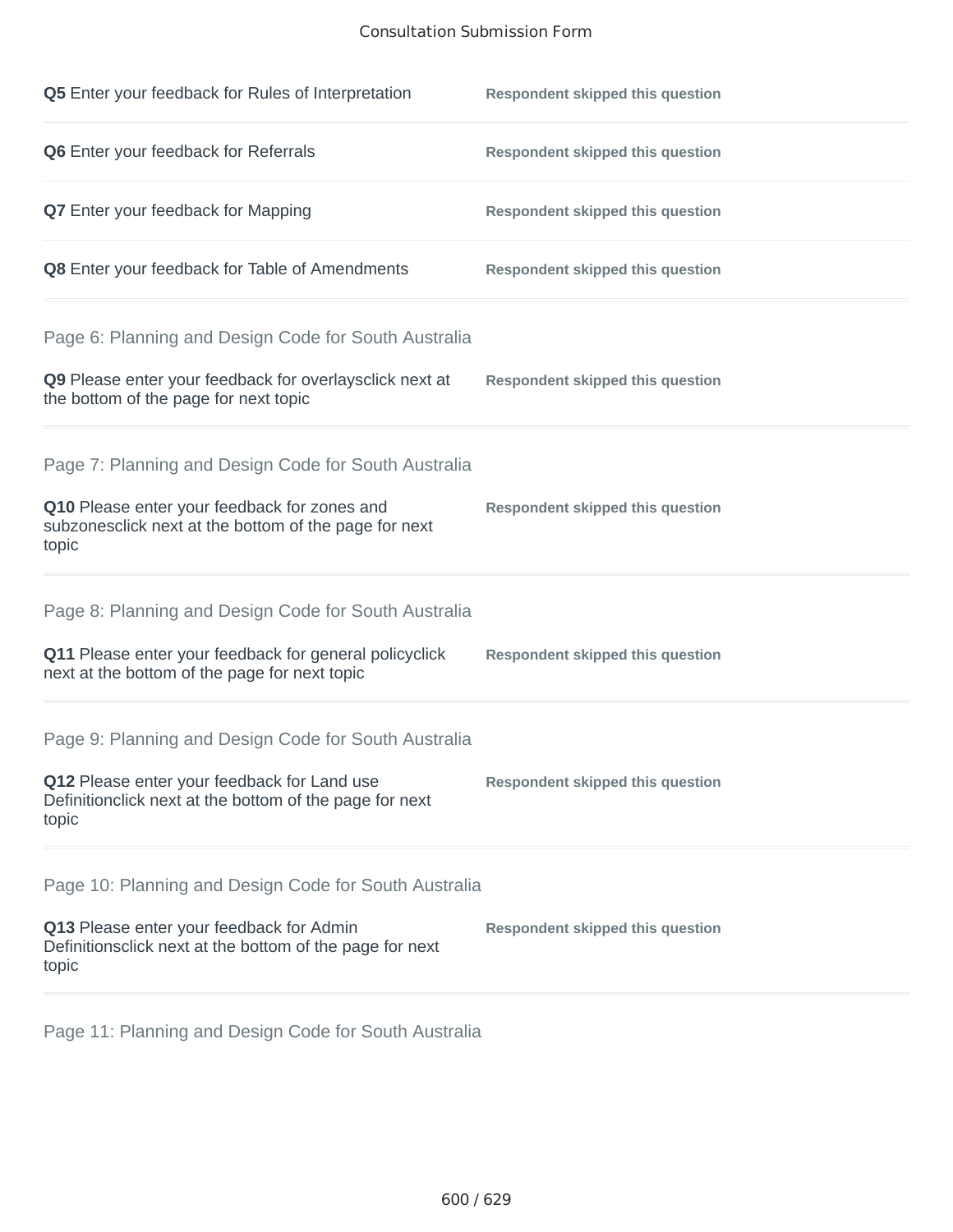## Consultation Submission Form

# **Q14** Please enter your general feedback here

Department of Planning, Transport and Infrastructure GPO Box 1815 /Adelaide SA 5001 Email DPTI.PlanningReformSubmissions@sa.gov.au February 2020

# SUBMISSION TO PUBLIC CONSULTATION (Ending 28 FEB. 2020) ON PLANNING AND DESIGN CODE - PHASE 3 CITY OF PROSPECT

We wish to register our objections as follows:

1. The Planning and Development Code contains a number of errors and omissions; is difficult to navigate online and find information easily; language used is complex; document size unreasonable and it's difficult to find what will happen to my property and neighbourhood.

### 2. Objection to 350 zone as General Neighbourhood Zone

The new draft Code transfers the current 350 zone into a 300 General neighbourhood zone allowing greater intensity of development than what currently exists. City of Prospect's 92 narrow streets will struggle to cope with row developments of 200 square metres which it also allows. The current 350 zone focuses on preserving character. It does not envisage a greater range and intensity development than the 300 block size. With Prospect Council's three major roads as Urban Transport Corridors with high rise infill development, we understood we would not be required to have matching infill in our residential streets. We request that you move the 350 residential area into the Suburban Neighbourhood zone with Technical and Numeric Variations to match existing conditions.

3. All Existing Residential Areas Non-residential land use: Currently shops, offices and educational establishments are noncomplying in Prospect Council's residential streets. The draft code will allow this development in all residential streets and negatively impact on traffic, parking, neighbours amenity, noise and liveability. It will completely change our suburbs' character which we want to protect. This is not acceptable and these developments should be restricted developments in residential streets i.e. not allowed.

4. All Existing Residential Areas Site coverage and setbacks: Under the proposed Code, building setbacks from both side and rear boundaries will noticeably decrease, particularly at the second storey. This will severely impact amenity and privacy and is not supported. We ask that existing site cover, set back and floor area criteria should be maintained throughout all Prospect Council's residential areas. It is important that our current minimum allotment sizes, heights and frontages widths match what currently exists in each zone.

### 5. Historic Area overlay

Contributory items (currently in Historic Conservation zones) need to be retained in the new Code. This needs to be done by using policy. Removing them from the current Code altogether will result in uncertainty and confusion for owners, neighbours and prospective buyers. Removal of contributory items is likely to lead to demolition. Retain existing protections and identification of contributory items.

### 6. Commercial centres

The Code places large scale centres and small local shops in the same zone, allowing large scale development and more intensive land uses in all these small areas. This would create complex problems with narrow streets leading into small groups of local shops. A hierarchy of centres should be kept with additional zones needed to cater for lower intensity local shops in older established areas.

### 7. Public Notification

The Code should include notification for all development that increases development intensity, including additional dwellings on the site, two storey developments, earthworks where the new dwelling is located 600mm above ground level and change of use from residential to non-residential.

### 8. Tree Canopy and Climate change concerns

The SA Government 30 Year Plan calls for increasing tree canopy cover However the draft Code's larger developments and easier